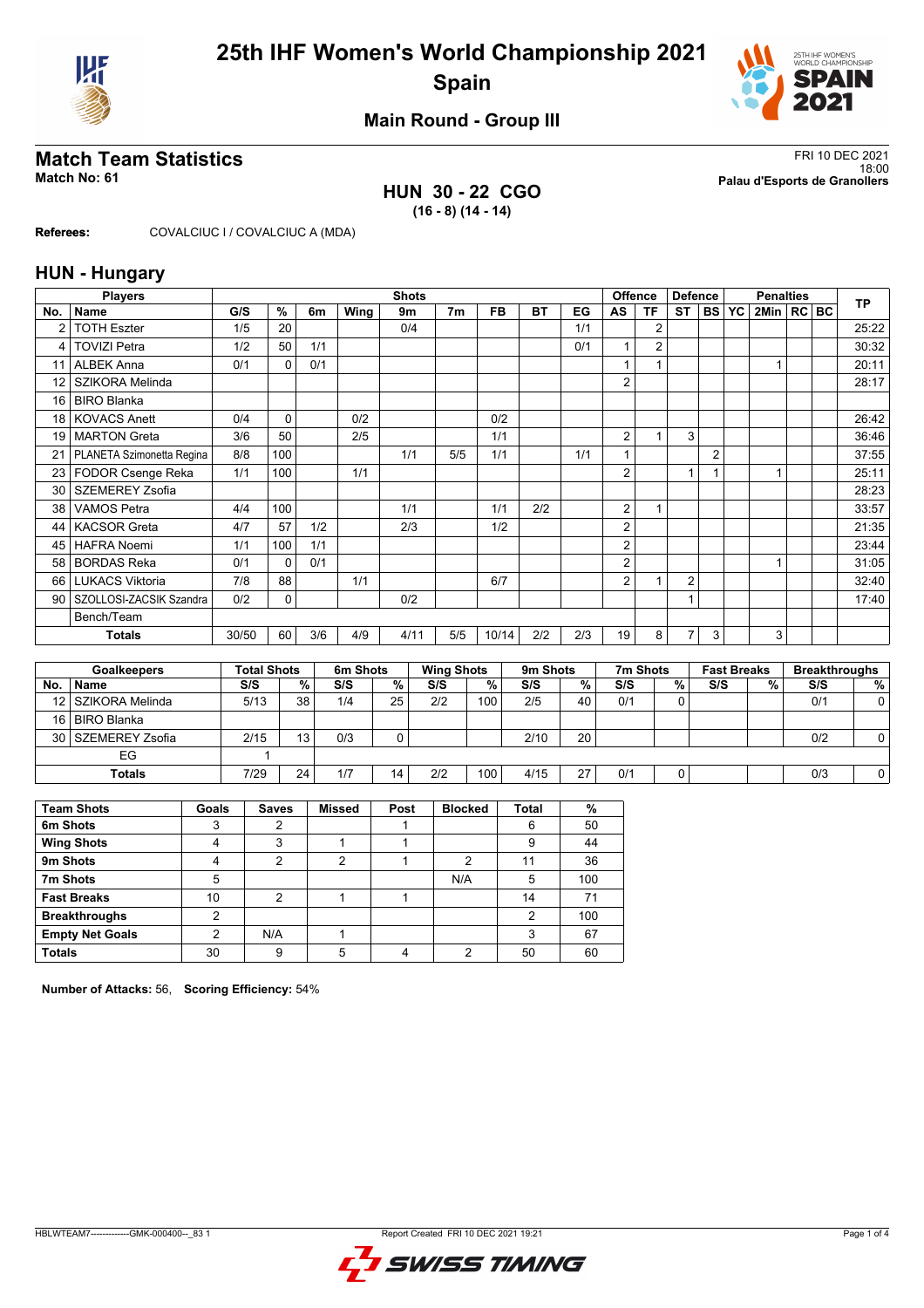

# **25th IHF Women's World Championship 2021 Spain**



## **Main Round - Group III**

**HUN 30 - 22 CGO (16 - 8) (14 - 14)**

**Match Team Statistics** FRI 10 DEC 2021 18:00 **Match No: 61 Palau d'Esports de Granollers**

**Referees:** COVALCIUC I / COVALCIUC A (MDA)

### **HUN - Hungary**

| <b>Players</b>     |     |                      |                    |               |                                   | <b>Shots Distribution</b>       |             |                 |
|--------------------|-----|----------------------|--------------------|---------------|-----------------------------------|---------------------------------|-------------|-----------------|
| Goals / Shots      |     |                      |                    |               |                                   |                                 |             |                 |
| 2 TOTH E           |     |                      | 4 TOVIZI P         | 11 ALBEK A    | 12 SZIKORA M                      | 16 BIRO B                       | 18 KOVACS A | 19 MARTON G     |
|                    |     |                      |                    |               |                                   |                                 |             | $1/1$ L         |
|                    | 1/1 |                      |                    |               | 0/1<br>. .                        |                                 | 0/3<br>. .  | 1/1             |
|                    |     |                      | 1/1<br>u a         |               |                                   |                                 |             | 0/1<br>1/1      |
| 2-Missed 1-Post    |     |                      | 1-Blocked 1-Missed |               |                                   |                                 | 1-Post      | 1-Missed 1-Post |
| 21 PLANETA S       |     |                      | 23 FODOR C         | 30 SZEMEREY Z | 38 VAMOS P                        | 44 KACSOR G                     | 45 HAFRA N  | 58 BORDAS R     |
|                    |     | 1/1                  |                    |               |                                   | 1/1                             |             |                 |
| 1/1                | 1/1 | 1/1                  | . .                |               |                                   |                                 |             |                 |
| $\blacksquare$ 1/1 | 1/1 | $2/2$ $\blacksquare$ | 1/1                |               | $\blacksquare$ $\blacksquare$ 1/1 | $2/2$ $\blacksquare$ 3/4<br>0/1 | $1/1 = 1/1$ |                 |
|                    |     |                      |                    |               |                                   | 1-Missed                        |             | 1-Post          |

| 66 LUKACS V |     | 90 SZOLLOSI-ZACSIK S |           |
|-------------|-----|----------------------|-----------|
| 2/2         | 3/3 |                      |           |
|             | 0/1 |                      |           |
|             | 2/2 | 0/1                  |           |
|             |     |                      | 1-Blocked |

**Team**



Saves / Shots

| 1/4 | 0/1 | 0/1  |
|-----|-----|------|
| 0/2 | 0/1 | 2/3  |
| 1/6 | 0/1 | 3/10 |

| 12 SZIKORA M |     |
|--------------|-----|
| 1/2          | 0/1 |
| 0/1          | 1/1 |
| 0/2          | 3/6 |
| 16 BIRO B    |     |
|              |     |
|              |     |

× I 30 SZEMEREY Z  $0/2$  0/1 Ê 0/1 1/2 F 1/4 0/1 0/4

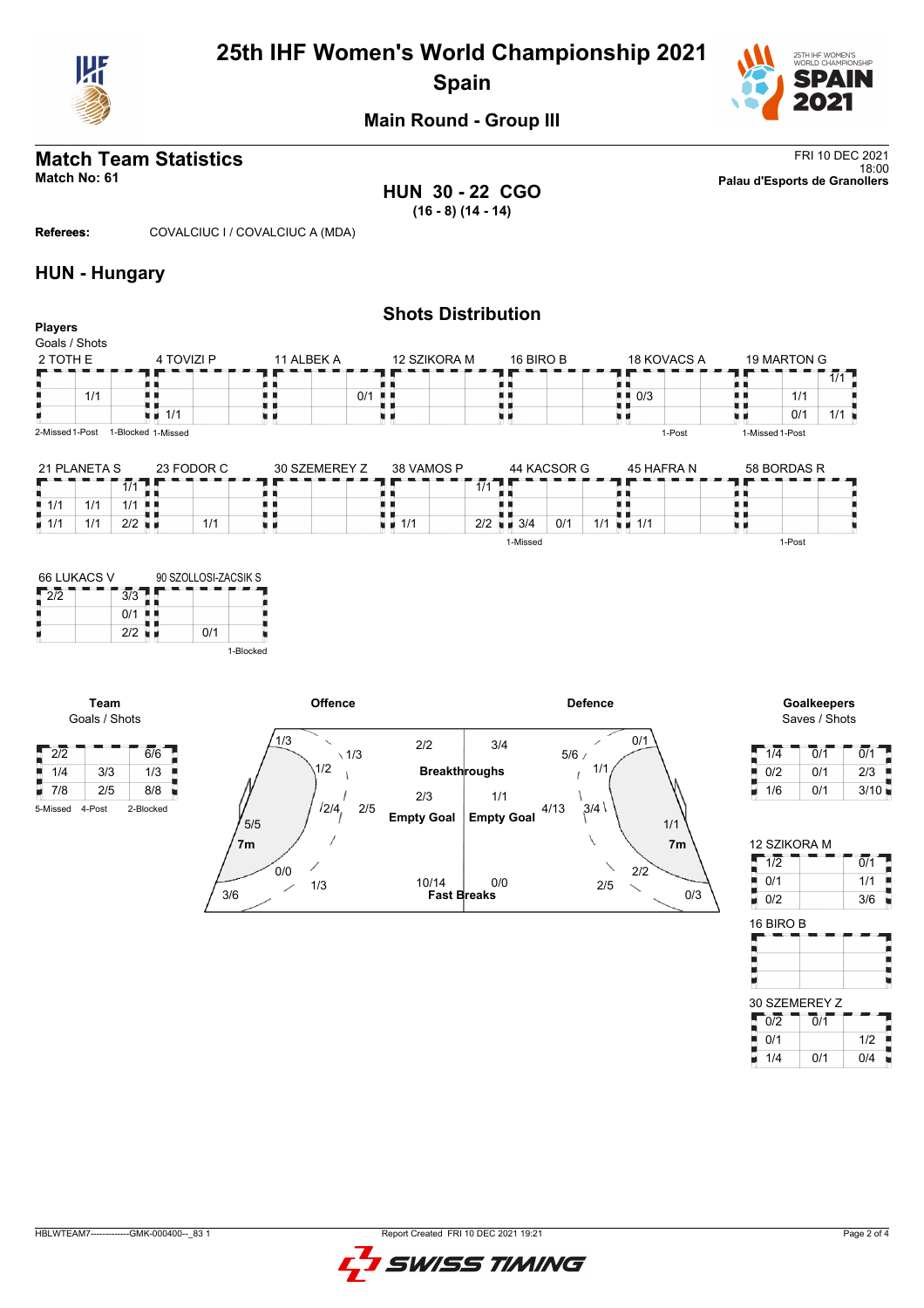



## **Main Round - Group III**

### **HUN 30 - 22 CGO (16 - 8) (14 - 14)**

**Match Team Statistics** FRI 10 DEC 2021 18:00 **Match No: 61 Palau d'Esports de Granollers**

**Referees:** COVALCIUC I / COVALCIUC A (MDA)

### **CGO - Congo**

|                 | <b>Players</b>              |       |          |     |      | <b>Shots</b> |                |           |     |     | <b>Offence</b> |                | <b>Defence</b> |                |                | <b>Penalties</b> |  | <b>TP</b> |
|-----------------|-----------------------------|-------|----------|-----|------|--------------|----------------|-----------|-----|-----|----------------|----------------|----------------|----------------|----------------|------------------|--|-----------|
| No.             | <b>Name</b>                 | G/S   | %        | 6m  | Wing | 9m           | 7 <sub>m</sub> | <b>FB</b> | ВT  | EG  | AS             | <b>TF</b>      | ST             | <b>BS</b>      | YC             | 2Min   RC   BC   |  |           |
|                 | <b>KODIA Ruth</b>           |       |          |     |      |              |                |           |     |     |                |                |                |                |                |                  |  | 1:58      |
| 5               | <b>RUTIL Kimberley</b>      | 1/1   | 100      |     |      | 1/1          |                |           |     |     |                |                |                |                |                |                  |  | 23:50     |
| 6               | DIVOKO KANGOU Neida Klenn   | 1/1   | 100      |     |      |              |                |           | 1/1 |     |                |                |                |                |                |                  |  | 23:25     |
| $\overline{7}$  | <b>YIMGA Diane Gaelle</b>   | 6/7   | 86       | 1/1 |      | 4/5          | 1/1            |           |     |     | $\overline{2}$ | 3              |                |                |                |                  |  | 26:09     |
| 10 <sup>1</sup> | <b>HENDO</b> Mercianne      | 0/1   | 0        |     |      | 0/1          |                |           |     |     | $\overline{2}$ |                |                |                |                |                  |  | 19:36     |
| 13              | <b>MOUYAMBA Belvina</b>     | 0/3   | $\Omega$ |     | 0/3  |              |                |           |     |     |                |                |                |                |                |                  |  | 43:41     |
| 15 <sub>1</sub> | NTONDELE Avelle Martinese   | 1/1   | 100      |     |      |              |                |           | 1/1 |     |                | 3              |                |                |                |                  |  | 38:27     |
| 16 <sup>1</sup> | BAZEKENE Magalie Scopheline |       |          |     |      |              |                |           |     |     |                |                |                |                |                |                  |  | 55:18     |
| 17              | <b>OBANGUE Richca Miche</b> | 1/2   | 50       | 1/2 |      |              |                |           |     |     |                |                |                |                |                |                  |  | 26:00     |
| 18              | OKABANDE IKOBO Patience     | 2/5   | 40       | 2/2 | 0/1  | 0/1          |                |           | 0/1 |     |                | 4              |                |                |                |                  |  | 52:51     |
| 23 <sub>1</sub> | NGOMBELE Betchaidelle       | 7/12  | 58       |     |      | 6/11         |                |           | 1/1 |     |                | $\overline{2}$ |                | $\overline{2}$ |                |                  |  | 36:38     |
| 45              | NKOU Josephine Line Maxime  |       |          |     |      |              |                |           |     |     |                |                |                |                |                |                  |  |           |
| 78              | <b>DIAGOURAGA Fanta</b>     |       |          |     |      |              |                |           |     |     |                |                |                |                |                |                  |  |           |
| 81              | SARAIVA Rita Luana          | 3/4   | 75       | 2/2 |      | 0/1          |                |           |     | 1/1 |                | 3              |                |                |                |                  |  | 38:42     |
| 99              | <b>JAPPONT Kassandra</b>    | 0/4   | 0        |     |      | 0/4          |                |           |     |     |                | 1              |                |                |                |                  |  | 33:25     |
|                 | Bench/Team                  |       |          |     |      |              |                |           |     |     |                |                |                |                |                |                  |  |           |
|                 | <b>Totals</b>               | 22/41 | 54       | 6/7 | 0/4  | 11/24        | 1/1            |           | 3/4 | 1/1 | 5 <sub>1</sub> | 16             |                | $\overline{2}$ | $\overline{2}$ | 4                |  |           |
|                 |                             |       |          |     |      |              |                |           |     |     |                |                |                |                |                |                  |  |           |

|     | <b>Goalkeepers</b>               | <b>Total Shots</b> |    | 6m Shots |        | <b>Wing Shots</b> |    | 9m Shots |    | 7m Shots |   | <b>Fast Breaks</b> |    | <b>Breakthroughs</b> |                |
|-----|----------------------------------|--------------------|----|----------|--------|-------------------|----|----------|----|----------|---|--------------------|----|----------------------|----------------|
| No. | <b>Name</b>                      | S/S                | %  | S/S      | $\%$ . | S/S               | %  | S/S      | %  | S/S      | % | S/S                | %  | S/S                  | %              |
|     | l KODIA Ruth                     | 0/1                |    |          |        |                   |    |          |    | 0/1      |   |                    |    |                      |                |
|     | 16   BAZEKENE Magalie Scopheline | 9/37               | 24 | 2/5      | 40     | 3/7               | 43 | 2/6      | 33 | 0/4      | 0 | 2/12               | 17 | 0/2                  |                |
|     | EG                               |                    |    |          |        |                   |    |          |    |          |   |                    |    |                      |                |
|     | Totals                           | 9/39               | 23 | 2/5      | 40     | 3/7               | 43 | 2/6      | 33 | 0/5      | 0 | 2/12               | 17 | 0/2                  | $\overline{0}$ |

| <b>Team Shots</b>      | Goals | <b>Saves</b> | <b>Missed</b> | Post | <b>Blocked</b> | <b>Total</b> | %   |
|------------------------|-------|--------------|---------------|------|----------------|--------------|-----|
| 6m Shots               | 6     |              |               |      |                |              | 86  |
| <b>Wing Shots</b>      |       | 2            |               |      |                |              |     |
| 9m Shots               | 11    | 4            | 4             | 2    | 3              | 24           | 46  |
| 7m Shots               |       |              |               |      | N/A            |              | 100 |
| <b>Fast Breaks</b>     |       |              |               |      |                |              |     |
| <b>Breakthroughs</b>   | 3     |              |               |      |                | 4            | 75  |
| <b>Empty Net Goals</b> |       | N/A          |               |      |                |              | 100 |
| <b>Totals</b>          | 22    |              | 6             | ົ    | ว              | 41           | 54  |

**Number of Attacks:** 56, **Scoring Efficiency:** 39%